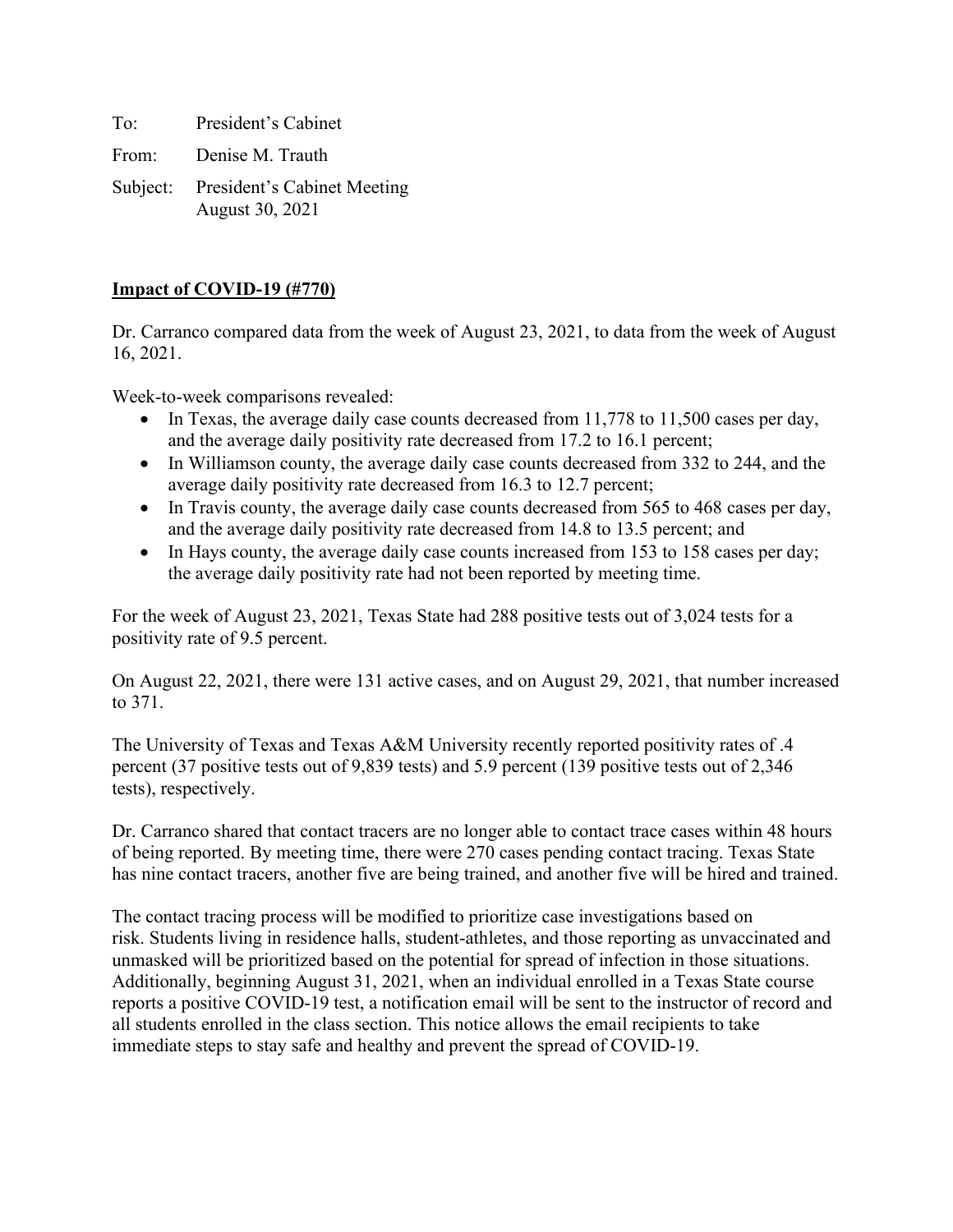Provost Bourgeois discussed faculty options in terms of course delivery. All classes must be implemented in the instruction mode that appears on the Schedule of Classes in CatsWeb. However, faculty have discretion and flexibility to implement classes according to the definition and parameters of instruction modes. For example, the face-to-face course instruction mode means 85 percent or more of the faculty-student interaction occurs in-person. The remaining 15 percent may occur in other formats, including Zoom. The A/B classroom model for a face-toface class could work as long as the 85 percent in-person threshold is met across the semester. As another example, an instructor could deliver a face-to-face class via Zoom for two weeks and then transition to in-person instruction to meet the 85 percent in-person threshold.

Two mass vaccination events were held at the start of the semester on the San Marcos Campus and both had disappointing turnouts. Thirty-nine people attended the mass vaccination event on August 20, 2021, and another 145 attended the mass vaccination event on August 27, 2021. President's Cabinet members discussed ways to increase vaccination rates, including the possibility of offering incentives.

Dr. Carranco announced that a third Pfizer dose is now available in the Student Health Center for immunocompromised persons.

Mr. Algoe discussed changes to the remote work policy statements in UPPS 04.04.01 General Workplace Policy.

These updates will be shared through emails from Provost Bourgeois, Dr. Carranco, and the Office of Human Resources and discussed at the next Town Hall set for September 1, 2021.

### **Information Security**

Mr. Pierce and guest Mr. Dan Owen, Chief Information Security Officer, reviewed the State of Information Security Report.

### **Website Accessibility Plan (#731)**

Mr. Pierce discussed the university standard for displaying organizational charts in a way that complies with SACSCOC and accessibility standards. President's Cabinet members approved standardizing how organizational charts are displayed on the Texas State website.

### **President's Update (#556)**

President Trauth discussed an upcoming visit by Chancellor Brian McCall and new TSUS Regents Sheila Faske and Stephen Lee to the San Marcos Campus on September 3, 2021.

President Trauth discussed the guests who have been invited to watch the Texas State versus Baylor University football game in the President's suite on September 4, 2021.